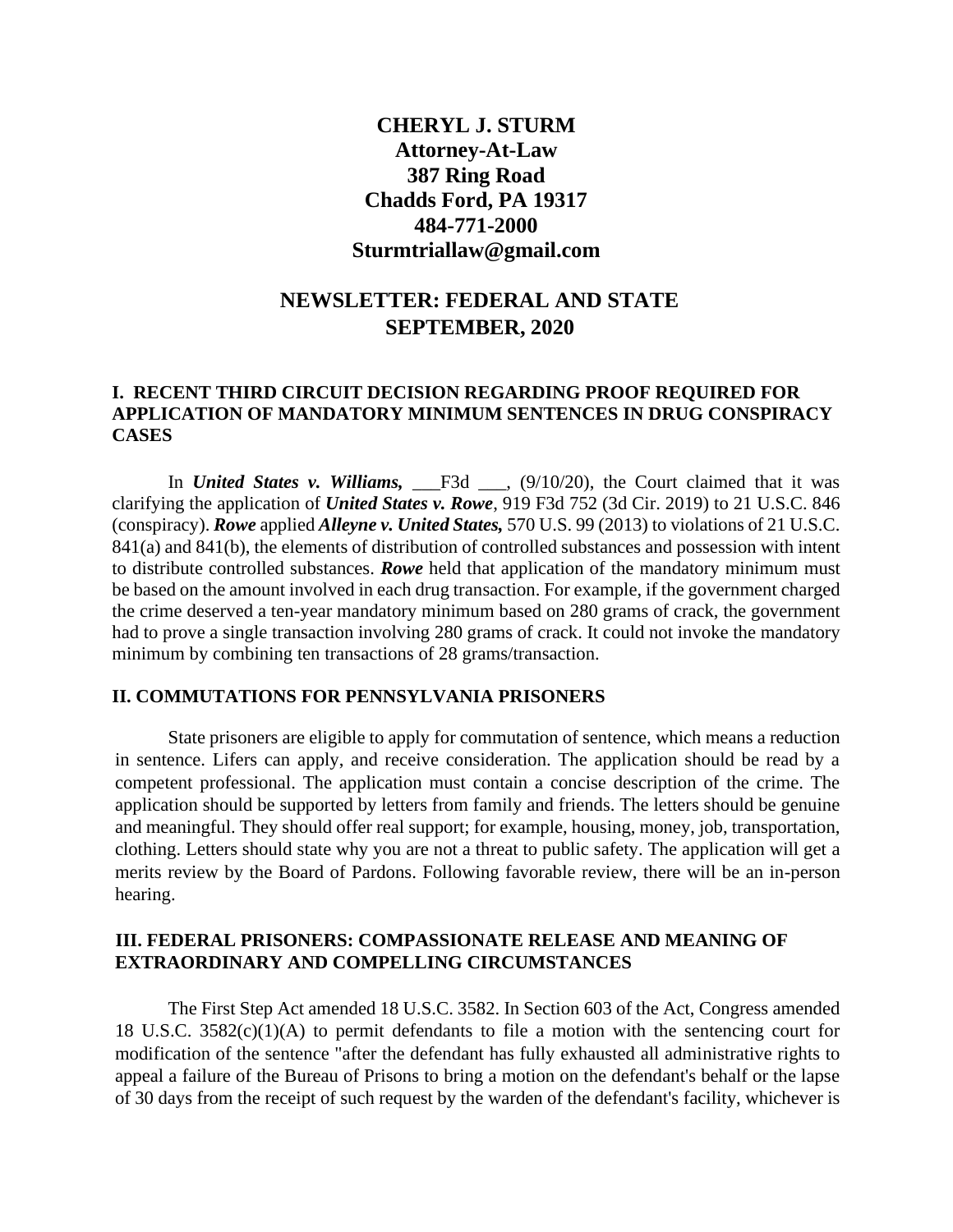earlier." The statute provides an opportunity to apply to the sentencing court for a sentence reduction based on extraordinary and compelling reasons. The motion must demonstrate extraordinary and compelling circumstances. Such circumstances include the Covid-19 virus, and the prison conditions spreading the virus, plus advanced age or some other recognized CDC threat from the virus. For instance, a prisoner who had had a heart attack won his release from a 360 month-sentence by providing documentation of the heart attack and the threat to his life from the prison conditions. Prisoners have won sentence reductions from the failure on the part of the First Step Act to make changes to  $924(c)(1)(C)$  retroactive. At least one district court has held that  $3582(c)(1)(A)$  can be used to reduce the very long sentences arising from stacking sentences for second or subsequent convictions for possession of a firearm during a drug trafficking offense before the first conviction became final.

#### **IV. SCOPE OF PRACTICE**

My practice encompasses plea negotiations, sentencing consultation, sentencing, preparation of sentencing memoranda, disciplinary problems, parole representation, parole appeals, parole memoranda, 2241 habeas corpus petitions, presidential pardons and commutations, state pardons and commutations, 2254 habeas corpus petitions, and 2255 motions, direct appeals in all Circuits, U.S. Supreme Court practice, treaty transfers, convention transfers, derivative citizenship claims, removal (deportation) proceedings, civil commitments, and other immigration matters. Published cases include, but are not limited to, the following: Harris v. Martin, 834 F2d 361 (3d Cir. 1987), United States v. Reshenberg, 893 F2d 1333 (3d Cir. 1989), United States v. Calabrese, 942 F2d 218 (3d Cir. 1991), United States v. Cole, 813 F2d 43 (3d Cir. 1987), United States v. Day, 969 F2d 39 (3d Cir. 1992), Farese v. Luther, 953 F2d 49 (3d Cir. 1992), Schiano v. Luther, 954 F2d 910 (3d Cir. 1992), United States v. Mathews, 11 F3d 583 (6th Cir. 1993), United States v. Nanfro, 64 F3d 98 (2d Cir. 2005), United States v. Henson, 948 F.Supp. 431 (MDPA 1996), United States v. Miller, 849 F2d 896 (4th Cir. 1988), Phifer v. Warden, 53 F3d 859 (7th Cir. 1995), Prioleau v. United States, 828 F.Supp. 261 (SDNY 1993), United States v. Tiller, 91 F3d 127 (3d Cir. 1996), United States v. Amerman, [2255 granted, sentence reduced) (EDPA 92- 498-02) affirmed 14 F3d 49 (2000); United States v. Eyer, 113 F3d 470 (3d Cir. 1997); United States v. Fields, 113 F3d 313 (2d Cir.1997); United States v. DePace, 120 F3d 233 (11th Cir. 1997); United States v. Derrick Williams, 158 F3d 736 (3d Cir. 1998), Paters v. United States, 159 F3d 1043 (7<sup>th</sup> Cir. 1998); United States v. Conhaim, 160 F3d 893 (2d Cir. 1998); United States v. DiPina, 178 F3d 68 (1st Cir. 1999), In re Weatherwax, CTA3 No. 99-3550 [Hazel-Atlas independent action is not a second or successive 2255 motion], Cullen v. United States, 194 F3d 401 (2d Cir. 1999), United States v. Almodovar, 100 F.Supp. 2d 301 (EDPA 2000, Ludwig, J.) Dabelko v. United States, 211 F3d 1268 (6th Cir. 2000); United States v. Carmichael, 216 F3d 224 (2d Cir. 2000); United States v. Williams, 247 F3d 353 (2d Cir. 2001); United States ex rel. Bryant v. Warden, 50 Fed. Appx. 13 (2d Cir. 2002), United States v. Peyton, 12 Fed. Appx. 145 (4th Cir. 2001); United States v. Smith, 348 F3d 545 (6th Cir. 2003); Blount v. United States, 330 F.Supp.2d 493 (EDPA 2004); Commonwealth v. Hanna, 964 A2d 923 (PA Super. 2009). Important unpublished cases include: United States v. Lopez, 93-246-01 (EDPA, Hutton, J, )[2255 granted]; United States v. Garcia-Cintron, 93CVl771 (EDPA, Gawthrop)[2255 granted, sentence reduced]; United States v. Fazekas, C.A. No. 94-1542 [WDPA, Diamond C.J.][2255 motion granted, sentence reduced from 30 years to 10 years], Henry Jones v. United States, 2:90CV 4291 [DNJ, Sarokin, J. [2255 motion granted for ineffective assistance, prisoner released]; Hearn v. United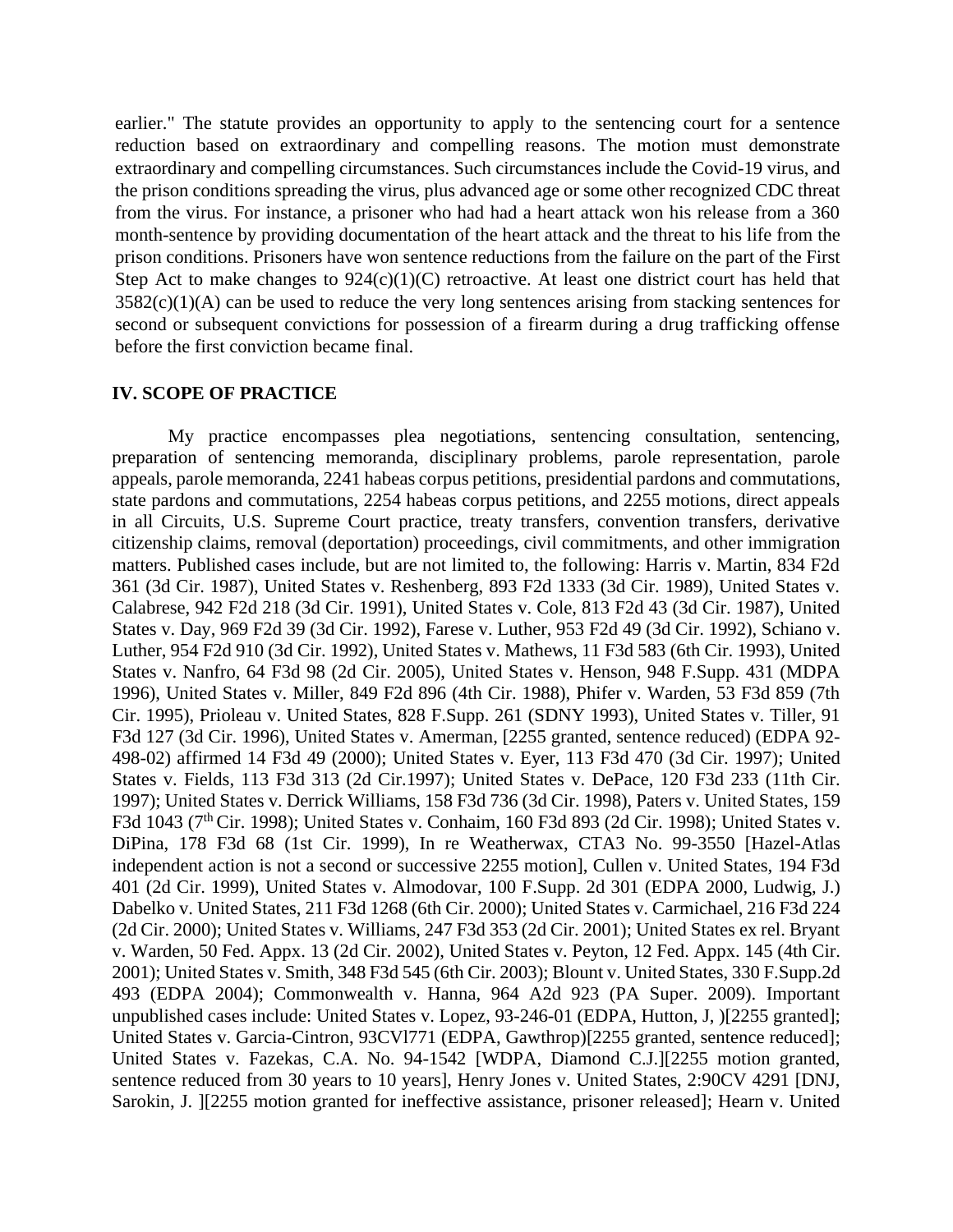States, CA. 93-464 [WDVA], [misclassification of methamphetamine, sentence reduced from 180 months to 90 months], United States v. Richard H. Wilson, 90 CRIM 69-01, 91 CIV 3326 [EDPA, Gawthrop][2255 motion granted, actual innocence; immediate release], United States v. Gevares, 961 F.Supp. 192 (NDOH, ED 1996)[2255 granted; firearms sentence vacated; government motion to resentence denied], United States v. Cross, CTA6 No. 03-3562 (sentence vacated, and reduced on remand), United States vs. Alexander, C'TA3 No. 96-1696 [sentence reduced, and case remanded for hearing on distinction between cocaine base and crack cocaine], United States v. Kostrick, 103 F3d 114 (3d Cir. 1996)[848 vacated], United States v. Michaels, 2001 U.S. Dist. Lexis 191 15 (EDPA, Fullam, J.)[term of supervised release reduced], United States v. Williams, 146 Fed. Appx. 656 (2d Cir. 2002)[sentence vacated and reduced], United States v. R. Thomas, 273 Fed. Appx. 103 (2d Cir. 2008)[sentence vacated and reduced], United States v. Matos, 92 Cr 39-A (EDVA, Ellis, J. granted, sentence reduced], United States v. Diaz, Crim. No. 92-78-02 [EDPA] [sentence reduced for miscalculation of criminal history category], United States v. Eberly, 5 F3d 1491 (3d Cir. 1993)[2255 granted, sentence vacated], United States v. Forde, 92- 429-A [ED VA, Hilton] [2255 granted, life sentence vacated; sentence reduced]; United States v. Cruz-Pagan, 91-006 [EDPA, life sentence vacated; sentence reduced], United States v. Ostreicher, 91 cv 3576 [EDNY, Weinstein, J.] [2255 motion vacated, special parole term vacated]; United States v. S. Jones, 22 F3d 304 (3d Cir. 1994)[2255 granted, sentence vacated]; United States v. S. Jones, 47 F3d 1162 (3d Cir. 1995)[2255 granted, sentence vacated, sentence reduced]; United States ex rel. Maurice Roberts v. Warden, 93-CV-1064 [NDNY] [Probation Department's imposition of restrictions on employment violated due process], Darryl Pierce v. United States, 89CR176 (MDPA, Rambo, J. )[2255 granted in part, sentence reduced], Baron v. United States, 97CV290 [DUT][2255 granted, sentence reduced and prisoner released]; Simpkins v. United States, 1999CR22 [NDWV, 2255 granted; failure to properly file 851 special information; sentence reduced]; United States v. Vernon, 92-340-01 [EDPA, Dalzell, J.] [2255 granted, restitution order vacated and modified]; United States v. Cora Love, 92-504-16 [EDPA, Giles, C.J., 2255 motion granted, sentence reduced]; United States v. Rosa, 90-38 [DNJ][2255 granted; sentence reduced]; United States v. Broadus, 91 CR209, 97CV965 [MDNC, Tilley, J.] [2255] granted in part, sentence reduced by 20 years]; United States v. Arevalo, 94CR702, 97 CV 946 [SDFLA, Moreno, J.] [2255 granted, sentence reduced]; United States v. H. Cruz, 93CR341 [SDFLA, Highsmith, J.] [2255 granted, sentence reduced]; Stocker v. Warden, 2004 U.S. Dist. Lexis 5395 [EDPA, Giles, C.J. Habeas corpus granted based on actual innocence, sentence vacated], Stovall v. Warden, 2005 U.S. Dist. Lexis 6758 (EDPA Diamond)[2254 habeas granted in part restoring right to appeal]; Pedretri v. United States, 1996 U.S. Dist. Lexis 6315 (NDNY, McAvoy C.J .)[2255 granted, sentence reduced]; United States v. Boggi, 1997 U.S. Dist. Lexis 14165 (EDPA 1997)[2255 granted, sentence reduced]; United States ex rel. Shriner v. Warden, 1:CV03-0481 (MDPA, Rambo, J.) [ [2241 habeas granted, sentence reduced], Commonwealth v. Keeman Copeland, [CP 9607-1215 1/3 Greenspan, J.] [PCRA granted based on ineffective assistance of trial and appellate counsel. Conviction for first degree murder vacated. Life sentence vacated], Boyd v. Nish et al., 2007 U.S. Dist. Lexis 7176 (EDPA 2007, Tucker, J.)[Section 2254 habeas corpus granted to state prisoner based on ineffective assistance of trial counsel], Dockery v. DiGuglielmo, et al., Civil No. 04-6025 (EDPA 2007, Buckwalter, granted, sentence reduced], Jones v. Piazza, CTA3 No. 07-1868 (3d Cir. 2007)[reversed order denying habeas corpus under 28 U. S.C. 2254; remanded for resentencing, sentence reduced on remand], McKeever v. Warden, 2005 U.S. Dist. Lexis 4714 (EDP A, Diamond, J. )[2254 habeas granted, remanded to state for resentencing], United States v. Futch, CR. 402-232 [SDGA, Savannah Div.] [2255 granted,